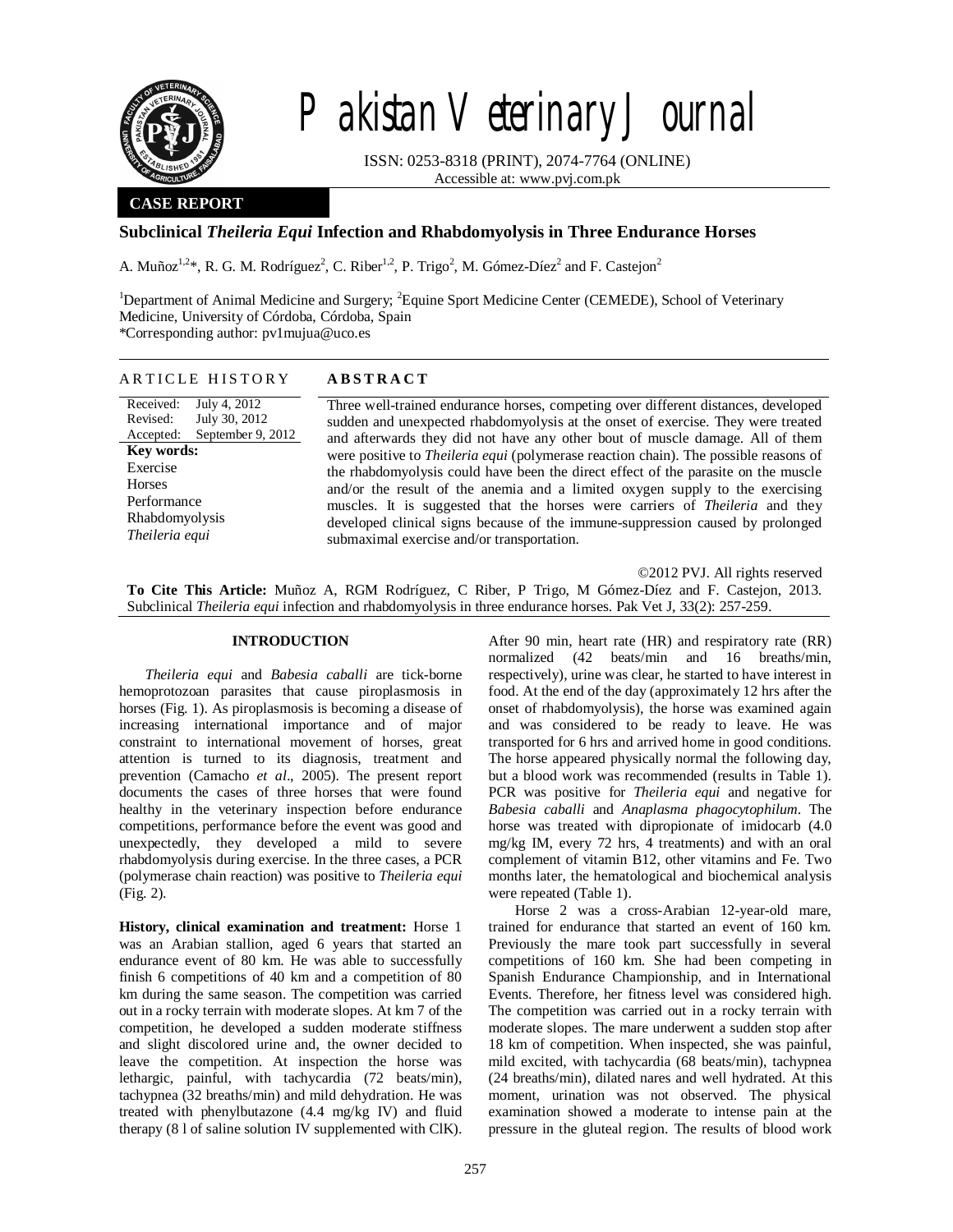**Table 1:** Some hemato-biochemical parameters in horses suffering from rhabdomyolysis and *Theileria equi* infection

| Parameters                       | Case 1      |             | Case 2     |       |        | Case 3       |        | Reference       |
|----------------------------------|-------------|-------------|------------|-------|--------|--------------|--------|-----------------|
|                                  | Day 1 after | 2 months    | A          |       | .b     | .5 hrs after |        | (Muñoz<br>range |
|                                  | competition | later after | inspection | hrs   | months | stopping     | months | et al., 2010)   |
|                                  |             | treatment   |            | later | later  | exercise     | later  |                 |
| Hemoglobin (g/dl)                | 10.3        | 13.3        |            |       |        |              |        | 12.00-14.00     |
| Packed cell volume (%)           | 26.0        | 39.0        |            |       |        |              |        | 35.00-45.00     |
| Fibrinogen (mg/dl)               | 800         | 200         |            |       |        |              |        | 200-400         |
| Urea (mg/dl)                     | 40.0        | 34.0        |            |       |        |              |        | 10.0-35.0       |
| Total bilirubin (mg/dl)          | 2.40        | 1.10        |            |       |        |              |        | $0.80 - 1.80$   |
| Aspartate aminotransferase (U/I) | 6320        | 579         | 5430       | 7320  | 350    | 7320         | 540    | 220-440         |
| Creatin kinase (U/I)             | 10340       | 277         | 11320      | 9320  | 260    | 12430        | 296    | 150-350         |

are presented in Table 1. A diagnosis of exertional rhabdomyolysis was made and treatment was administered, consisting in phenylbutazone (4.4 mg/kg IV, BID) and a complement of vitamin E and Se. The mare was monitored, and moderate dark urine was observed after 3.5 hrs after initial examination. IV fluid therapy was administered (Ringer Lactate, 5 l IV). Five hours later, the mare had clear urine and results of the blood work are shown in Table 1. Muscle pain still persisted, but it was reduced in intensity. At the evening, the physical examination of the mare was unremarkable and therefore, it was considered safe to leave the competition. Two days later the mare did not want to eat, she presented fever and ictericia. A PCR analysis was made for both *Theileria equi* and *Babesia caballi* and was positive to *Theileria equi*. A treatment with dipropionate of imidocarb (4.0 mg/kg every 72 hrs for 4 treatments) and oxytetracycline (7.7 mg/kg IV, SID, for 7 days) was provided. The mare improved and the results of the blood work 1.5 months later are presented in Table 1.

Horse 3 was a 7-year-old cross-bred male horse that competed in endurance events of 120 and 160 km. He started a competition of 120 km in rocky place, near to the beach. After covering 16 km, the owner noticed that something was wrong with the horse, and he continued the competition but at lower velocities. After 5 km more (i.e. after covering 21 km), the horse was reluctant to move and the owner decided to leave the competition. The initial physical examination was unremarkable. The horse remained monitored and 1 hr later, an increase in RR (32 breaths/min), with dilation of nares, was detected. At that moment, the horse was tachycardic (64 beats/min) and he shown signs of pain, trying to roll down. The nasogastric intubation was unproductive, rectal exploration was unremarkable, dry feces were found in the rectum and intestinal motility was mildly reduced. Deep muscle palpation in the gluteus region produced a moderate discomfort and a muscle contracture was found in the right hind limb. The results of blood work at that moment are presented in Table 1. A treatment consisting in phenylbutazone (4.4 mg/kg IV, Se and vitamin E, IV and diazepam, 0.25 mg/kg, IV, as muscle relaxant) was provided. The horse improved, muscle contracture diminished over the next 6 hrs, although the owner preferred to stay overnight at the place of the competition. Next day the horse was slightly lethargic and anemia was evident. A microhematocrit was made (28%). Muscle pain and contracture still persisted, but they were of lower intensity. Because of anemia, a blood sample was sent for PCR to the laboratory and it was found positive to *Theileria equi*. The horse was transported home and treated (dipropionate of imidocarb, 4.0 mg/kg, IM, every

72 hrs for 4 treatments and oxytetracycline, 7.7 mg/kg IV, SID, for 5 days). Two months later, the horse had recovered, although AST was still higher (Table 1).



**Fig. 1:** Blood smear of a horse with *Theileria equi* (image from Dr. Santiago Hernández, Head of the Department of Veterinary Parasitology, School of Veterinary Medicine, University of Córdoba, Spain).



**Fig. 2:** Amplification curve of the polymerase chain reaction of Theileria equi in horses (red line or basal line: negative control; violet line: positive control; blue line: positive sample) (X-axis: PCR cycles; Yaxis: fluorescence) (image from Dr. Bartolomé Garfia, Lab. Garfia, Córdoba, Spain).

#### **DISCUSSION**

In this paper, we describe three cases of horses that developed rhabdomyolysis at the onset of the exercise, despite they were properly trained to cover long distances. None of these horses had more rhabdomyolysis bouts after these episodes.